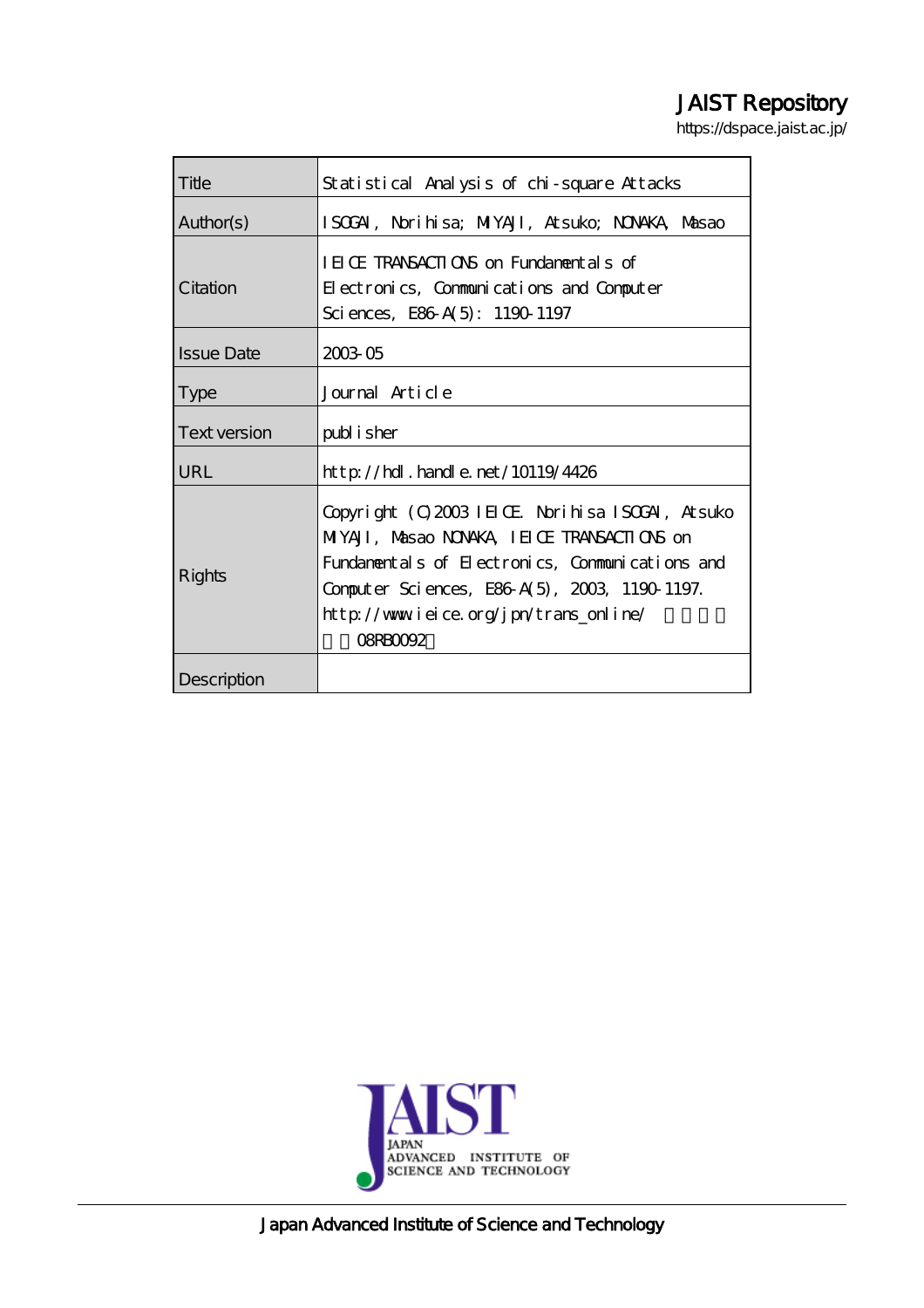## PAPER Special Section on Discrete Mathematics and Its Applications **Statistical Analysis of** *χ***2-Attacks***∗∗*

## **Norihisa ISOGAI**†a)**,** *Nonmember***, Atsuko MIYAJI**†∗b)**,** *Regular Member***,** *and* **Masao NONAKA**††c)**,** *Nonmember*

**SUMMARY** The  $\chi^2$ -attack was originally proposed by Knudsen and Meier. This attack is one of the most effective attacks for RC6. The  $\chi^2$ -attack can be used for both distinguishing attacks and for key recovery attacks. Although, up to the present, theoretical analysis of  $\chi^2$ -attacks, especially the relation between a distinguishing attack and a key recovery attack, has not been discussed, the security against key recovery attacks has been often discussed by the results of distinguishing attacks. In this paper, we investigate the theoretical relation between the distinguishing attack and the key recovery attack, and prove one theorem to evaluate the exact security against the key recovery attacks by using the results of the distinguishing attack. Furthermore we propose two key recovery attacks against RC5-64 and implement them. Our best key recovery attack can analyze RC5-64 with 16 rounds by using  $2^{125.23}$  plaintexts with a success probability of 30%. This result works faster than exhaustive key search. As far as the authors know, this is the best result of known plaintext attacks to RC5-64. We also apply our theory on our key recovery attacks and demonstrate the validity.  $key words: block cipher, statistical analysis, RC5, \chi^2-attacks$ 

## **1. Introduction**

The  $\chi^2$ -attack [10] was originally proposed by Knudsen and Meier as a chosen plaintext attack to RC6 [15]. They focused on the correlations between input (plaintext) bits and output (ciphertext) bits, measured by the  $\chi^2$ -test: the specific rotation in RC6 is considered to cause the correlations between the corresponding two 10-bit integer values. The  $\chi^2$ -attack can be used for both distinguishing attacks and for key recovery attacks. Distinguishing attacks have only to handle plaintexts in such a way that the  $\chi^2$ -value of a part of ciphertexts becomes significantly a higher value. On the other hand, key recovery attacks have to rule out all wrong keys, and single out exactly a correct key by using the  $\chi^2$ -value. Therefore, key recovery attacks

Final manuscript received January 10, 2003.

†The authors are with Japan Advanced Institute of Science and Technology, Ishikawa-ken, 923-1292 Japan.

c) E-mail: nonaka@isl.mei.co.jp

often require more work and memory than distinguishing attacks. In [10], their key recovery attack was estimated by using only the results of the distinguishing attack. Note that their key recovery attack on RC6 with any round was not implemented because it required too much memory even in the case of small number of rounds. In [16], a key recovery attack on RC5-32 [14] by using a  $\chi^2$ -attack was proposed. RC5- $w/r/b$  means that two  $w$ -bit-word plaintexts are encrypted with  $r$ rounds by b-byte keys. A  $\chi^2$ -attack to RC5-32 was further improved [13]. Their attack can analyze RC5- 32 with 10 rounds by a known plaintext attack with negligible memory. They also pointed out the significant difference between the distinguishing attack and the key recovery attack. For the distinguishing attack, the high  $\chi^2$ -value is necessary and sufficient condition. On the other hand, the high  $\chi^2$ -value is not sufficient for the key recovery attack. In fact, the high  $\chi^2$ -value algorithm cannot recover a correct key with high probability [16], but the rather low  $\chi^2$ -value algorithm can recover a correct key with high probability [13]. This reasons that the security against the key recovery attack cannot be estimated directly from that against the distinguishing attack. However, up to the present, any theoretical difference between the distinguishing attack and the key recovery attack has not been discussed.

In this paper, we investigate the theoretical relation between the distinguishing attack and the key recovery attack, and prove one theorem to evaluate the exact security against the key recovery attack by using the results of the distinguishing attack. We also propose two key recovery algorithms against RC5-64. By using these key recovery attacks, we also demonstrate our theory. As we will see in Sects. 3 and 4, the implemented results of the key recovery attacks are almost the same as the results evaluated under our theorem by using the results of the distinguishing attack.

Table 1 presents our experimental results of the key recovery attack to RC5-64. Our known plaintext attack, Algorithm 3, can be mounted on RC5-64 with 16 rounds with negligible memory. Our attack can analyze RC5-64 more efficiently than the previous best attack [2]. In concluding, we should note that RC5-64 with 16 rounds is not secure against the known plaintext attack.

This paper is organized as follows. Section 2 sum-

Manuscript received August 26, 2002.

Manuscript revised November 14, 2002.

<sup>††</sup>The author is with Matsushita Electric Industrial Co., LTD, Osaka-shi, 571-8501 Japan. This work was conducted when he was with JAIST.

<sup>∗</sup>Presently, with University of California, Davis.

a) E-mail: n-isogai@jaist.ac.jp

b) E-mail: miyaji@jaist.ac.jp

<sup>∗∗</sup>A preliminary version was presented at SCIS'2002.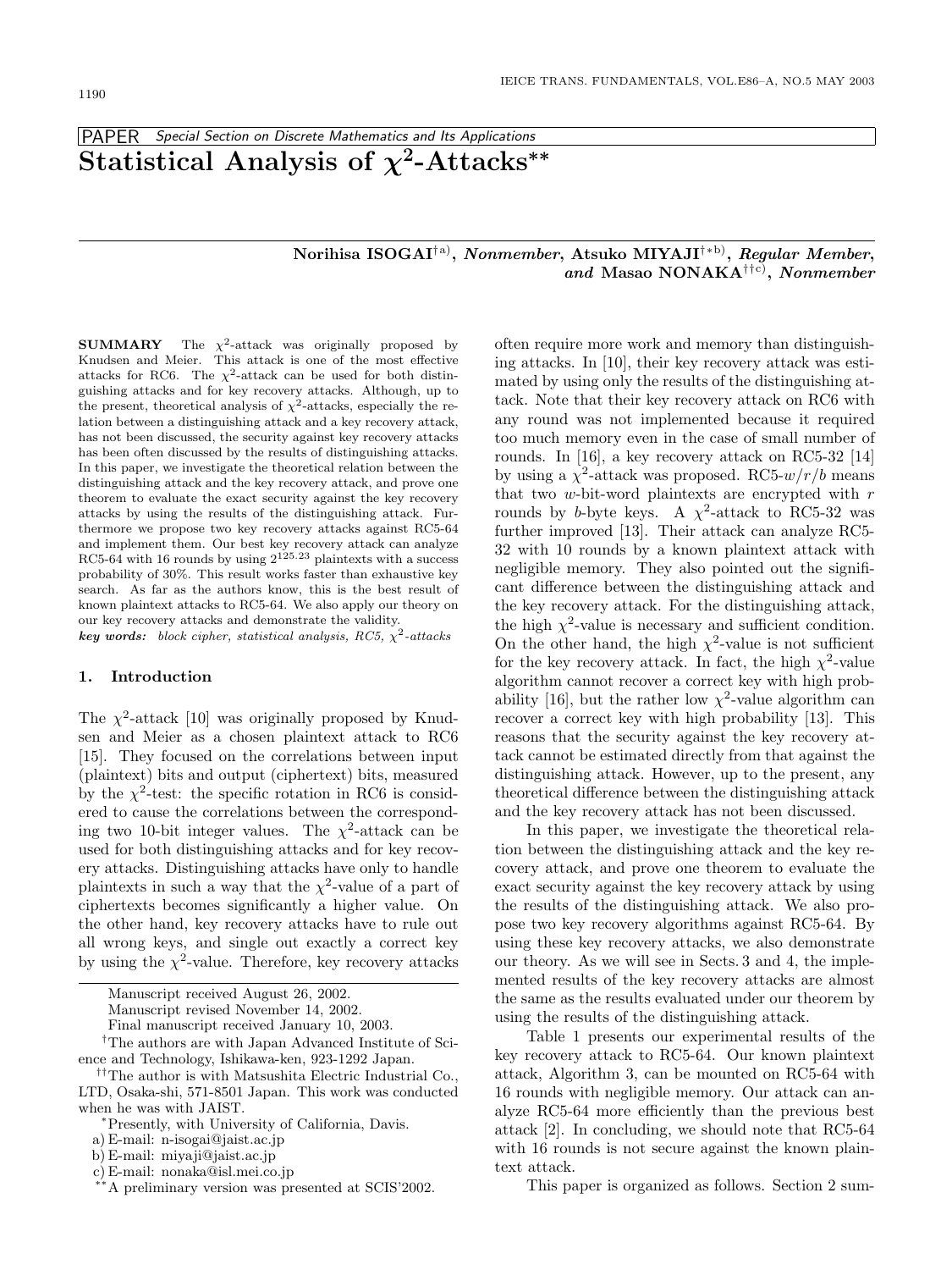|                          | 2 rounds         |        |                  | 3 rounds | 4 rounds         |        |  |
|--------------------------|------------------|--------|------------------|----------|------------------|--------|--|
|                          | $\#\text{texts}$ | #keys  | $\#\text{texts}$ | #keys    | $\#\text{texts}$ | #keys  |  |
| Linear attack $[2]$      | $2^{17}$         | 39/100 | $2^{25}$         | 28/50    | $2^{34}$         | 9/10   |  |
|                          | $2^{19}$         | 96/100 | $2^{27}$         | 47/50    |                  |        |  |
| Algorithm 3 [This paper] | $2^{16}$         | 71/100 | $2^{24}$         | 54/100   | $2^{33}$         | 76/100 |  |
|                          | $2^{17}$         | 99/100 | $2^{25}$         | 93/100   | 234              | 98/100 |  |

**Table 1** Attack on RC5-64 (Implemented).

marizes the notation, RC5-64 algorithm, the  $\chi^2$ -test, and statistical facts used in this paper. Section 3 proposes the chosen plaintext attack and the known plaintext attack, Algorithms 2 and 3, against RC5-64, and demonstrates our statistical method by using the results of the distinguishing attack. The experimental results of our key recovery attacks are described in Sect. 4. Section 5 investigates the difference between Algorithms 2 and 3 from the statistical point of view. Conclusion is given in Sect. 6.

## **2. Preliminary**

## 2.1 Notation

- $+$  ( $\boxplus$ ): addition (addition mod  $2^{64}$ );
	- −: subtraction;
	- ∗: multiplication;
	- ⊕: bit-wise exclusive OR;
- r (h): number of full(half) rounds ( $h = 2r$ );

 $a \lll b$ : cyclic rotation of a to the left by b-bit;

- $a \gg b$ : cyclic rotation of a to the right by b-bit;
- $(L_i, R_i)$ : input of the *i*-th half-round,  $(L_0, R_0)$ ,  $(L_{h+1}, R_{h+1})$  is a plaintext, a ciphertext after h half-rounds encryption, respectively;
	- $S_i$ : *i*-th subkey  $(S_{h+1}$  is a subkey of the *h*-th half-round);
- $lsb_n(X)$ : least significant *n*-bit of X;
	- $X^i$ : *i*-th bit of X.

We denote the least significant bit (lsb) to the 1st bit, and the most significant bit (msb) as the 64-th bit for any 64-bit element.

## 2.2 Block Cipher RC5-64

Here, we introduce the encryption algorithm of RC5- 64: a plaintext  $(L_0, R_0)$  is added with  $(S_0, S_1)$  and set to  $(L_1, R_1)$ .  $(L_1, R_1)$  is encrypted to  $(L_{h+1}, R_{h+1})$ by  $h$  half-rounds iterations of a main loop, which is called one half-round. Two consecutive half-rounds correspond to one round of RC5.

**Algorithm 1** (RC5-64 Encryption Algorithm):

1. 
$$
L_1 = L_0 \boxplus S_0
$$
;  $R_1 = R_0 \boxplus S_1$ ;

2. for  $i = 1$  to  $h$  do:  $L_{i+1} = R_i$ ;  $R_{i+1} = ((L_i \oplus R_i) \lll R_i) \boxplus S_{i+1}).$ 

## 2.3  $\chi^2$ -Test

We make use of the  $\chi^2$ -tests for distinguishing a nonrandom distribution from random distribution [8], [10], [11]. Let  $X = X_0, ..., X_{n-1}$  be sets of  $\{a_0, ..., a_{m-1}\},$ and  $N_{a_i}(X)$  be the number of X which takes on the value  $a_i$ . The  $\chi^2$ -statistic of X which estimates the difference between  $X$  and the uniform distribution is defined as follows:

$$
\chi^{2}(X) = \frac{m}{n} \sum_{i=0}^{m-1} \left( N_{a_{i}}(X) - \frac{n}{m} \right)^{2}.
$$

2.4 Statistical Facts

Here, we summarize statistical facts and the notation.

**Theorem 1** (Distribution of the Means [4]): Let  $\mu$ and  $\sigma^2$  be the mean and the variance of a population, respectively. Then the mean and the variance of the distribution of the mean of a random sample with the size *n* drawn from the population are  $\mu$ , and  $\sigma^2/n$ , respectively.

**Theorem 2** (Central Limit Theorem [4]): Choose a random sample from a population, if the sample size  $n$ is large, the sampling distribution of the mean is closely approximated by the normal distribution, regardless of the population.

**Theorem 3** (Law of large numbers [4]): The lar-ger the sample size, the more probable it is that the sample mean comes arbitrarily close to the population mean.

The probability density function of the normal distribution with the mean  $x_0$  and the variance  $\sigma^2$  is described by the following equation,

$$
P(x) = \frac{1}{\sqrt{2\pi\sigma^2}} \exp\left[-\frac{(x-x_0)^2}{2\sigma^2}\right].
$$

## **3.** Proposed  $\chi^2$ **-Attacks on RC5-64**

This section presents two attacks, Algorithms 2 and 3, by applying the correlation attack on RC5-32 [13]. We also investigate the security of RC5-64 from the statistical point of view.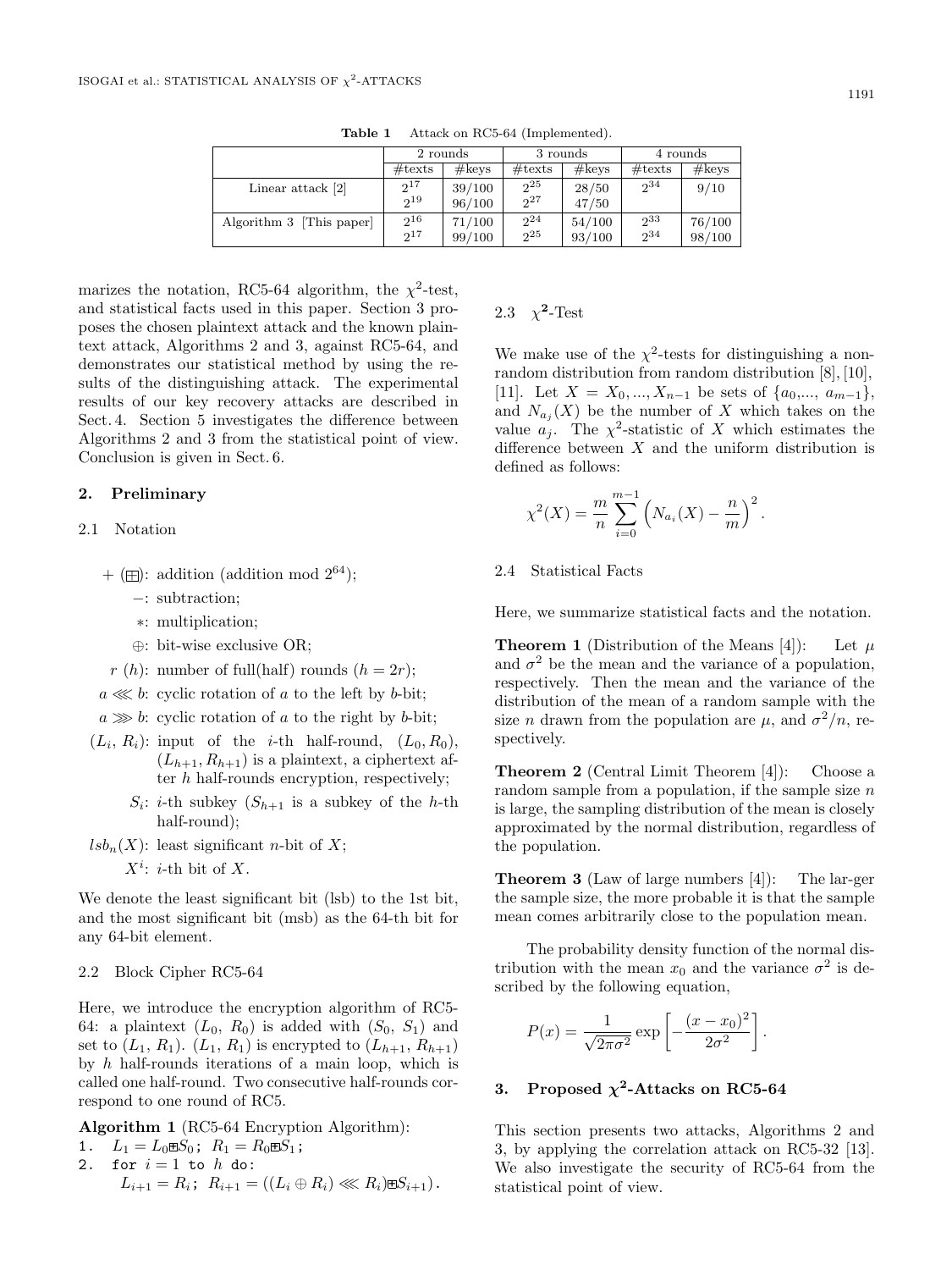#### 3.1 Attacks

Our proposed two algorithms recover the least significant five bits of  $S_{h+1}$ , which can be applied to any consecutive bits of  $S_{h+1}$ . In our algorithms, set  $(x, y) = (lsb<sub>6</sub>(L<sub>h+1</sub>), lsb<sub>6</sub>(R<sub>h+1</sub>)),$  and  $s = lsb<sub>5</sub>(S<sub>h+1</sub>),$ where  $x$  corresponds to the rotation amount in the  $h$ -th half-round. Each algorithm is as follows:

**Algorithm 2** (Proposed chosen plaintext attack):

- 1. Choose a plaintext  $(L_0, R_0)$  with  $lsb_6(R_0)$ =0, and encrypt it.
- 2. For each  $s(s = 0, 1, \dots, 2^5 1)$ , set  $S_{h+1}^6 = 0$ , and decrypt  $y$  by 1 half-round. Note that,  $y$  decrypted with the rotation amount  $x$ in the  $h$ -th half-round by 1 half-round is set to  $z$ , then we exactly know it.
- 3. For each value  $s, x$ , and  $z$ , we update each array by incrementing  $count[s][x][z]$ .
- 4. For each s and x, compute  $\chi^2[s][x]$ .
- 5. Compute the average  $ave[s]$  for  $\{\chi^2[s][x]\}_x$ of each  $s$ , and output  $s$  with the highest  $ave[s]$  as  $lsb<sub>5</sub>(S<sub>h+1</sub>)$ .

**Algorithm 3** (Proposed known plaintext attack):

- 1. Given known plaintexts  $(L_0, R_0)$ , set  $l = lsb<sub>6</sub>(R<sub>0</sub>)$ , and encrypt them.
- 2. For each  $l$ , compute  $\chi^2[l][s][x]$  according to Steps 2-4 in Algorithm 2.
- 3. Compute the average  $ave[s]$  of  $\{\chi^2[l][s][x]\}_{l,x}$ for each  $s$ , and output  $s$  with the highest  $ave[s]$  as  $lsb<sub>5</sub>(S<sub>h+1</sub>)$ .

Here, we discuss the distributions of  $\chi^2$ -values in Algorithms 2 and 3 from the statistical point of view. In Algorithm 2, we classify  $\chi^2[s][x]$  into  $2^6$  types by the  $h$ -th half-round rotation x. On the other hand, in Algorithm 3, we classify  $\chi^2[l][s][x]$  into  $2^{12}$  types by the 1st and h-th half-round rotations  $l$  and  $x$ . Using the facts in Theorem 1, the more number of classification is done, the smaller the variance becomes. We also note that the numbers of available plaintexts in Algorithms 2 and 3 are  $2^{122}$  and  $2^{128}$ , respectively. In consecutive sections, we will see how these differences in the number of classification and that of available plaintexts influence the applicability against RC5-64.

#### 3.2 Notation

We give the following notation.

 $(1)$  e and  $SUC$ : recovered-key bit size and success probability of a key recovery attack, respectively. There are one correct key and  $2^e - 1$  wrong keys.

(2)  $X_c$  and  $X_w$ : distributions of  $\chi^2$ -values of a key recovery attack by using a correct key and a wrong key, respectively.

(3)  $C_m$  and  $C_v$ : mean and variance of distribution of

mean of  $\chi^2$ -values of a key recovery attack with a correct key, respectively.

Fect key, respectively.<br>
(4)  $P_c(x)$ :  $(1/\sqrt{2\pi C_v}) \exp[-(x - C_m)^2/(2C_v)]$  (probability density function of distribution of  $\chi^2$ -values with a correct key).

(5)  $W_m$  and  $W_v$ : mean and variance of distribution of  $\chi^2$ -values in a key recovery attack with a wrong key, respectively.

respectively.<br>
(6)  $P_w(x)$ :  $(1/\sqrt{2\pi W_v}) \exp \left[ -(x - W_m)^2 / (2W_v) \right]$  (probability density function of distribution of  $\chi^2$ -values with a wrong key).

(7)  $E_{m[h,n]}$  and  $E_{v[h,n]}$ : mean and variance of distribution of  $\chi^2$ -values on  $lsb_6(R_{h+1})$  of RC5-64 with  $lsb_6(R_0) = 0$  by using  $2^n$  plaintexts, respectively.

(8)  $C_{m1[h,n]}$   $(C_{m2[h,n]})$  and  $C_{v1[h,n]}$   $(C_{v2[h,n]})$ : mean and variance of distribution of  $\chi^2$ -values recovered with a correct key in  $lsb_6(R_{h+1})$  by using  $2^n$  plaintexts in Algorithm 2 (Algorithm 3), respectively.

(9)  $W_{m1[h,n]}$   $(W_{m2[h,n]})$  and  $W_{v1[h,n]}$   $(W_{v2[h,n]})$ : mean and variance of distribution of  $\chi^2$ -values recovered with a wrong key in  $lsb_6(R_{h+1})$  by using  $2^n$  plaintexts in Algorithm 2 (Algortihm 3), respectively.

## 3.3 Statistical Analysis of  $\chi^2$ -Attacks

We show one theorem on the success probability of the key recovery attack. First, we put forward three hypotheses and prove three lemmas on the distributions of  $\chi^2$ -values of the key recovery attacks. Note that the key recovery attacks compute the  $\chi^2$ -value on a part by using all candidates and outputs a key with the highest  $\chi^2$ -value as a correct key.

**Hypothesis 1:** For  $i = 1, 2, \dots, 2^e - 1$ , let  $X_{w(i)}$  be the distribution of  $\chi^2$ -values on the part recovered with the i-th wrong key. Then we assume that the distributions  $X_{w(1)}, X_{w(2)}, \cdots, X_{w(2^e-1)}$  are independent and approximately equal.

**Lemma 1:** If the number of  $\chi^2$ -values is enough large, then the distribution of the mean of  $\chi^2$ -values is approximately normally distributed.

**Proof:** This follows easily from Theorem 2. □

**Lemma 2:** Let  $n \geq 12$  and  $h \geq 4$ . In Algorithm 2 (Algorithm 3), the mean of  $\chi^2$ -values recovered with a correct key by using  $2^n$  plaintexts,  $C_{m1[h,n]}$   $(C_{m2[h,n]})$ , is estimated by the mean of  $\chi^2$ values on  $lsb_6(R_{h-1})$  by using  $2^{n-6}$  ( $2^{n-12}$ ) plaintexts,  $E_{m[h-2,n-6]}$   $(E_{m[h-2,n-12]}),$  as follows,

$$
C_{m1[h,n]} = E_{m[h-2,n-6]}(C_{m2[h,n]} = E_{m[h-2,n-12]}).
$$

Proof: If we use a correct key in Algorithms 2 and 3, the correct six-bit-data decrypted by 1 halfround can be exactly obtained, which is the same as that decrypted by one more half-round. As a result,  $lsb_6(R_{h+1})$  can be decrypted by 1 round (2 half-rounds) as long as we use a correct key. Since  $lsb_6(R_0)$  and the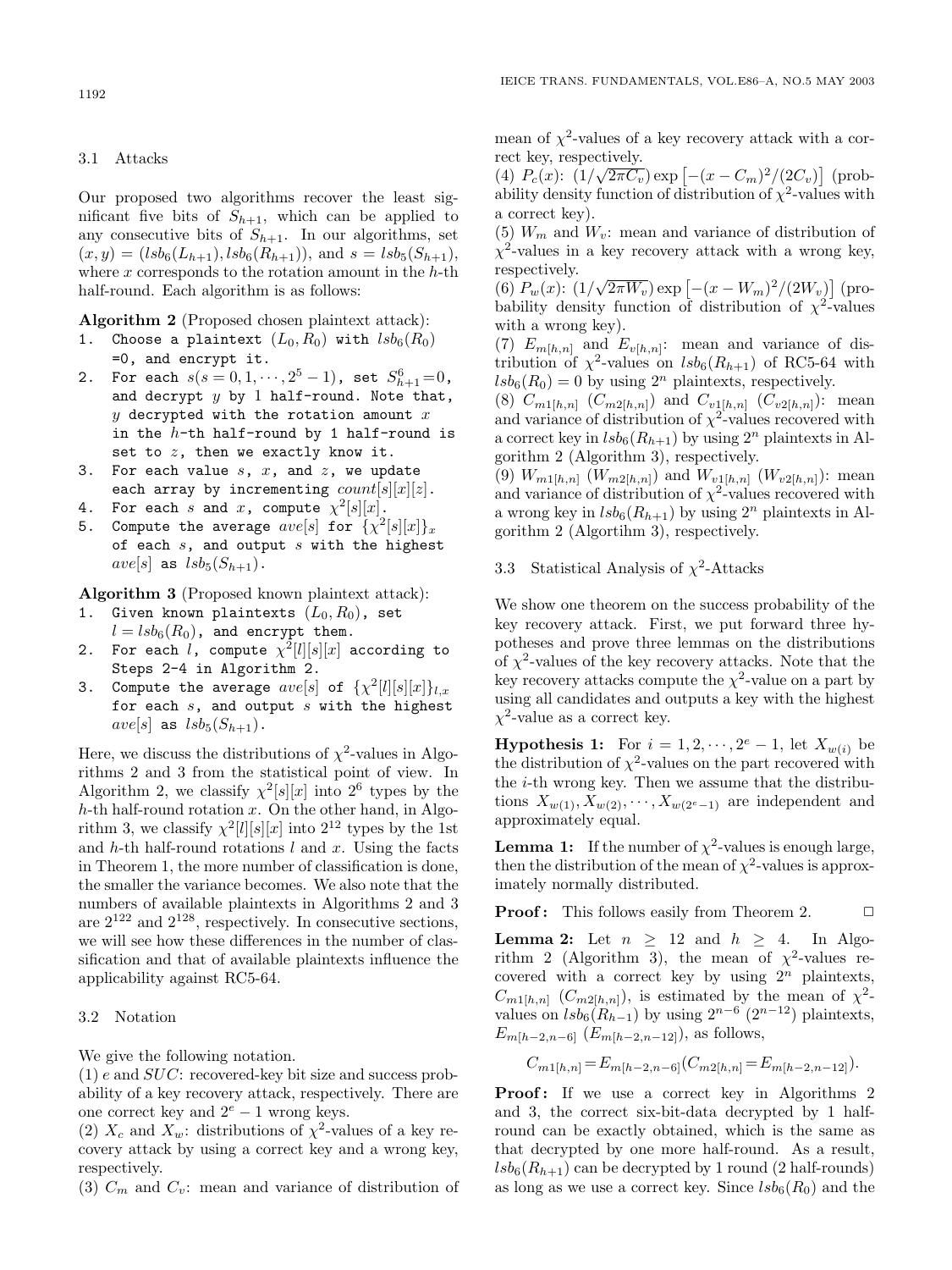rotation amount in the final half-round are uniformly distributed, the  $\chi^2$ -values in Algorithms 2 and 3 are estimated to be computed by using  $2^{n-6}$  and  $2^{n-12}$  plaintexts, respectively. Thus, by using Theorem 1, we get  $C_{m1[h,n]} = E_{m[h-2,n-6]}$  and  $C_{m2[h,n]} = E_{m[h-2,n-12]}$ .  $\Box$ 

**Lemma 3:** Let  $n \geq 12$  and  $h \geq 4$ . In Algorithm 2 (Algorithm 3), the variance of  $\chi^2$ -values recovered with a correct key by using  $2^n$  plaintexts,  $C_{v1[h,n]}$   $(C_{v2[h,n]})$ , is estimated by the variance of  $\chi^2$ values on  $lsb_6(R_{h-1})$  by using  $2^{n-6}$   $(2^{n-12})$  plaintexts,  $E_{v[h-2,n-6]}$   $(E_{v[h-2,n-12]}),$  as follows,

$$
C_{v1[h,n]} = \frac{E_{v[h-2,n-6]}}{2^6} \left( C_{v2[h,n]} = \frac{E_{v[h-2,n-12]}}{2^{12}} \right).
$$

**Proof:** In Algorithm 2, we compute the  $\chi^2$ -values every  $2^6$   $lsb_6(L_{h+1})$  and compute the mean for a key. In Algorithm 3, we compute the  $\chi^2$ -values every  $2^{12}$  $(lsb<sub>6</sub>(R<sub>0</sub>), lsb<sub>6</sub>(L<sub>h+1</sub>))$  and compute the mean for a key. Therefore, by using Theorem 1 and Theorem 3, we get  $C_{v1[h,n]} = E_{v[h-2,n-6]}/2^6$  and  $C_{v2[h,n]} =$  $E_{v[h-2,n-12]}/2^{12}$  in Algorithms 2 and 3, respectively.  $\Box$ 

**Hypothesis 2:** Let  $n \geq 12$  and  $h \geq 4$ . We assume that the mean of  $\chi^2$ -values with a wrong key by using  $2^n$  plaintexts,  $W_{m1[h,n]}$   $(W_{m2[h,n]}),$  is approximately equal to that of  $\chi^2$ -values on  $\widehat{lsb}_6(R_{h+1})$  by using  $2^{n-\bar{6}}$  (2<sup>n−12</sup>) plaintexts,  $E_{m[h,n-6]}$  ( $E_{m[h,n-12]}$ ) in Algorithm 2 (Algorithm 3), as follows,

$$
W_{m1[h,n]} = E_{m[h,n-6]} (W_{m2[h,n]} = E_{m[h,n-12]}).
$$

**Hypothesis 3:** Let  $n \geq 12$  and  $h \geq 4$ . The variance of  $\chi^2$ -values with a wrong key by using  $2^n$  plaintexts,  $W_{v1[h,n]}$   $(W_{v2[h,n]})$ , is approximately equal to that of  $\chi^2$ -values on  $\overline{lsb_6}(R_{h+1})$  by using  $2^{n-6}$   $(2^{n-12})$ plaintexts,  $E_{v[h,n-6]}$  ( $E_{v[h,n-12]}$ ) in Algorithm 2 (Algorithm 3), as follows,

$$
W_{v1[h,n]} = \frac{E_{v[h,n-6]}}{2^6} \left( W_{v2[h,n]} = \frac{E_{v[h,n-12]}}{2^{12}} \right).
$$

Using the above preparations, the success probability of the key recovery attack is introduced as follows.

Theorem 4: The success probability SUC of e-bit key recovery can be evaluated by using  $P_c(x)$  and  $P_w(x)$ as follows,

$$
SUC = \int_{-\infty}^{\infty} P_c(x) * \left( \int_{-\infty}^{x} P_w(u) du \right)^{2^e - 1} dx.
$$

**Proof:** The e-bit key can be recovered correctly if and only if the  $\chi^2$ -value of a correct key is higher than that of all  $2^e - 1$  wrong keys. Thus the conclusion follows.  $\Box$ 

Theorem 4 introduces the following two factors for high success probability.

• **(Factor 1)** Maximize the average of  $\chi^2$ -values

computed by a correct key;

• **(Factor 2)** Minimize the variances (the error) of each distribution of  $\chi^2$ -values computed by each key.

The previous researches of  $\chi^2$ -attacks have focused on only Factor 1. If there is no difference between the mean of  $\chi^2$ -values recovered with a correct key and that of  $\chi^2$ values recovered with a wrong key, we cannot single out a correct key. As a result, we need the small variance to rule out all wrong keys. A correct key can be selected well by using the rather low  $\chi^2$ -value as long as the variance is small. We will demonstrate our theorem by using Algorithms 2 and 3 in Sect. 3.5.

## 3.4 The Distribution of  $\chi^2$ -Values on the Ciphertext

To evaluate the success probability, we conduct the following experiments on 4–8 half-rounds and get the distribution of  $\chi^2$ -values on  $lsb_6(R_{h+1})$ . Note that the following tests use 100 kinds of plaintexts and 100 keys and thus conduct 10000 trials in total.

**Distinguishing Test:** The  $\chi^2$ -test on  $lsb_6(R_{h+1})$  with  $lsb_6(R_0) = 0.$ 

By using the experimental results in Table 2, we compute the slope, that is, how many plaintexts are required to obtain the same  $\chi^2$ -value. We set the  $\chi^2$ value to  $82.53$  (level  $= 0.95$ ). By using the least squares method on the results of 4–7 half-rounds, the slope is computed to 4.11.

## 3.5 Theoretical Results on Proposed Attacks

We evaluate the security of RC5-64 with 6–8 halfrounds against Algorithms 2 and 3 from the following points of view: One is the estimation of the cost necessary to implement Algorithms 2 and 3. We estimate these algorithms by the number of plaintexts and the work amount. The other is the real cost necessary to obtain the estimation. The results are shown in Table 3.

First we investigate the estimation. By using the slope in Sect. 3.4, the numbers of plaintexts required for recovering a key in  $h$  half-rounds with a success probability of 90%,  $log_2(\#texts)$ , are estimated to

$$
log_2(\#texts) = 4.11h - 1.77
$$
 (Algorithm 2) and  
 $log_2(\#texts) = 4.11h + 1.23$  (Algorithm 3).

By substituting the numbers of available plaintexts,  $2^{122}$  and  $2^{128}$ , Algorithms 2 and 3 can analyze RC5-64 with 30 half-rounds by using  $2^{121.53}$  and  $2^{124.53}$  plaintexts with a success probability of 90%, respectively. Let us discuss the amount of work. We set one unit of work as one encryption. For each plaintext both Algorithms encrypt a plaintext, and decrypt a ciphertext by 1 half-round with each candidate key. Therefore, we set the amount of work to  $\#text{}{texts} \times (1 + 1/h \times 2^5)$ . Thus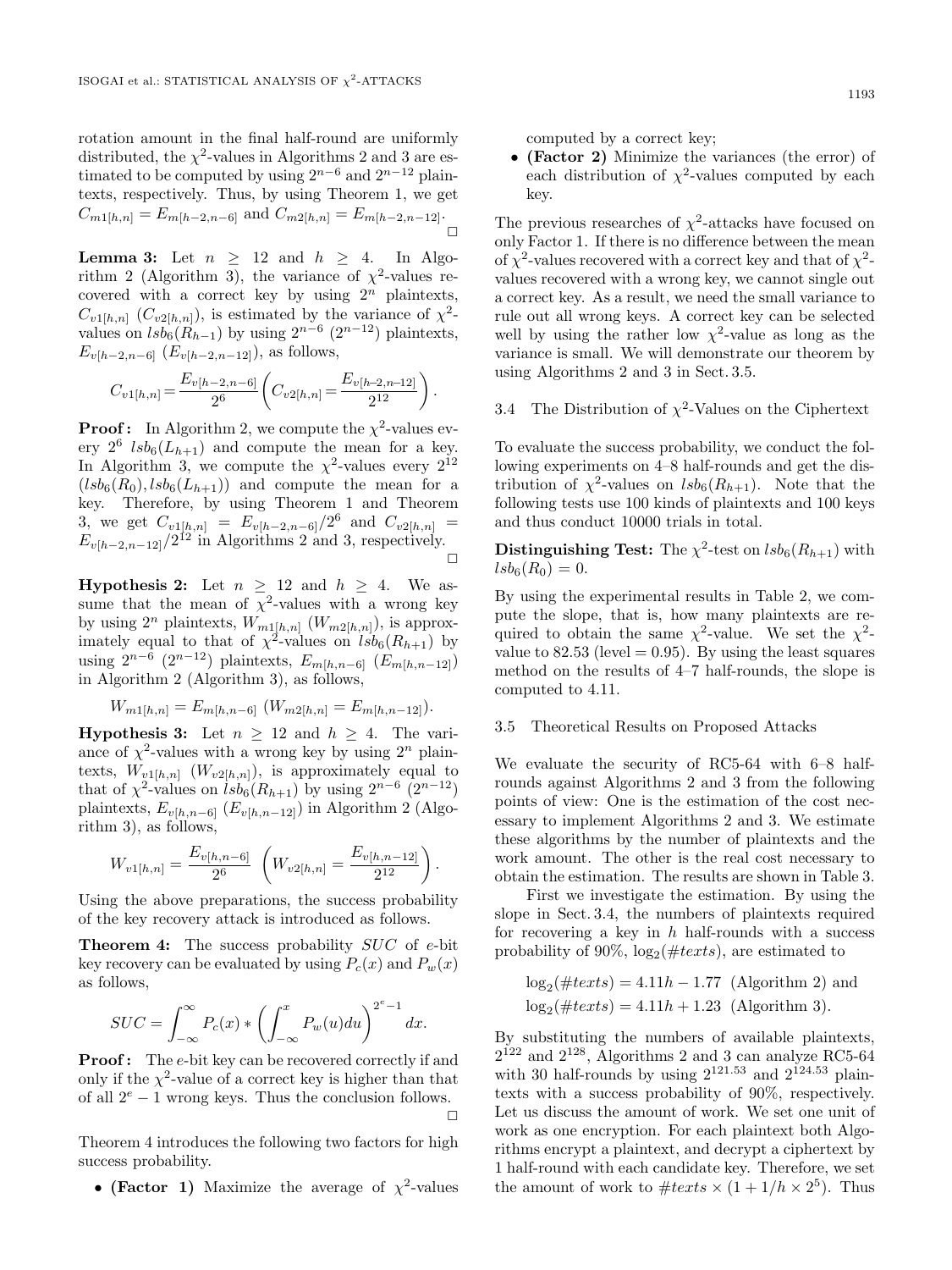| Mean (Variance) |                |                |                |                |                |  |  |  |  |
|-----------------|----------------|----------------|----------------|----------------|----------------|--|--|--|--|
|                 |                |                |                |                |                |  |  |  |  |
| #textes         | 4 half-rounds  | 5 half-rounds  | 6 half-rounds  | 7 half-rounds  | 8 half-rounds  |  |  |  |  |
| $2^{12}$        | 63.41 (125.83) |                | 63.02 (126.76) |                |                |  |  |  |  |
| $2^{13}$        | 63.40 (130.56) |                | 62.91(125.31)  |                |                |  |  |  |  |
| $2^{14}$        | 64.03 (132.04) |                | 62.96 (125.09) |                |                |  |  |  |  |
| $2^{15}$        | 64.80 (139.10) |                | 62.91 (123.37) |                |                |  |  |  |  |
| $2^{16}$        | 66.63 (149.53) | 63.20 (127.04) | 62.97 (125.71) | 63.01 (123.83) |                |  |  |  |  |
| $2^{17}$        | 70.02 (178.01) | 63.51 (125.86) | 62.83 (124.80) | 63.17 (123.71) |                |  |  |  |  |
| $2^{18}$        |                | 64.08 (128.57) |                | 63.00 (121.85) |                |  |  |  |  |
| $2^{19}$        |                | 65.33 (131.83) |                | 62.85 (122.15) |                |  |  |  |  |
| $2^{20}$        |                | 67.68 (143.03) | 63.09 (124.31) | 63.07 (124.79) | 62.84 (123.69) |  |  |  |  |
| $2^{21}$        |                | 71.99 (157.10) | 63.41 (126.33) | 63.12(127.31)  | 62.99 (123.79) |  |  |  |  |
| $2^{22}$        |                | 80.79 (192.96) | 63.68 (125.68) | 63.26 (125.09) | 63.01 (122.39) |  |  |  |  |
| $2^{23}$        |                |                | 64.39 (130.16) |                | 63.18 (124.95) |  |  |  |  |
| $2^{24}$        |                |                | 66.11 (135.60) |                | 63.06 (122.94) |  |  |  |  |
| $2^{25}$        |                |                | 69.22 (152.86) |                | 63.05 (124.57) |  |  |  |  |
| $2^{26}$        |                |                | 75.43 (174.06) |                | 63.23 (124.58) |  |  |  |  |
| 218.1           | 80.70 (186.60) |                |                |                |                |  |  |  |  |
| $2^{18.2}$      | 82.85 (190.63) |                |                |                |                |  |  |  |  |
| $2^{22.1}$      |                | 82.12 (195.22) |                |                |                |  |  |  |  |
| $2^{22.2}$      |                | 83.42 (205.32) |                |                |                |  |  |  |  |
| $2^{26.5}$      |                |                | 82.39 (183.09) |                |                |  |  |  |  |
| $2^{26.6}$      |                |                | 83.45 (190.06) |                |                |  |  |  |  |
| $2^{30.3}$      |                |                |                | 81.80 (188.68) |                |  |  |  |  |
| 230.4           |                |                |                | 83.28 (199.99) |                |  |  |  |  |

**Table 2** The mean and the variance of  $\chi^2$ -values on  $lsb_6(R_{h+1})$  in 4–8 half-rounds (in 10000 trials).

**Table 3** Theoretical results of our key recovery algorithms.

| 6 half-rounds: Mean (Variance) |              |              |             |                                |                |             |            |  |  |  |
|--------------------------------|--------------|--------------|-------------|--------------------------------|----------------|-------------|------------|--|--|--|
|                                | Algorithm 2  |              | Algorithm 3 |                                |                |             |            |  |  |  |
| #text                          | correct      | wrong        | <b>SUC</b>  | #text                          | <b>SUC</b>     |             |            |  |  |  |
| $2^{18}$                       | 63.41 (1.97) | 63.02(1.98)  | 0.053       | $2^{24}$                       | 63.41(0.03)    | 63.02(0.03) | 0.559      |  |  |  |
| $2^{19}$                       | 63.40 (2.04) | 62.91(1.96)  | 0.065       | $2^{25}$                       | 63.40(0.03)    | 62.91(0.03) | 0.742      |  |  |  |
| $2^{20}$                       | 64.03(2.06)  | 62.96(1.95)  | 0.128       | $2^{26}$                       | 64.03(0.03)    | 62.96(0.03) | 0.999      |  |  |  |
| $2^{21}$                       | 64.80 (2.17) | 62.91(1.93)  | 0.277       | $2^{27}$                       | 64.80 $(0.03)$ | 62.91(0.03) | 1.000      |  |  |  |
| $2^{22}$                       | 66.63 (2.34) | 62.97(1.96)  | 0.683       | $2^{28}$                       | 66.63(0.04)    | 62.97(0.03) | 1.000      |  |  |  |
| $2^{23}$                       | 70.02 (2.78) | 62.83(1.95)  | 0.991       | $2^{29}$                       | 70.02(0.04)    | 62.83(0.03) | 1.000      |  |  |  |
| 7 half-rounds: Mean (Variance) |              |              |             |                                |                |             |            |  |  |  |
|                                | Algorithm 2  |              |             |                                | Algorithm 3    |             |            |  |  |  |
| #text                          | correct      | wrong        | SUC         | #text                          | correct        | wrong       | <b>SUC</b> |  |  |  |
| $2^{22}$                       | 63.20 (1.98) | 63.01(1.93)  | 0.042       | $2^{28}$                       | 63.20(0.03)    | 63.01(0.03) | 0.198      |  |  |  |
| $2^{23}$                       | 63.51 (1.96) | 63.17(1.93)  | 0.052       | $2^{29}\,$                     | 63.51(0.03)    | 63.17(0.03) | 0.470      |  |  |  |
| $2^{24}$                       | 64.08 (2.00) | 63.00 (1.90) | 0.132       | $2^{30}$                       | 64.08(0.03)    | 63.00(0.03) | 0.999      |  |  |  |
| $2^{25}$                       | 65.33(2.06)  | 62.95(1.91)  | 0.412       | 231                            | 65.33(0.03)    | 62.95(0.03) | 1.000      |  |  |  |
| $2^{26}$                       | 67.58 (2.23) | 63.07(1.94)  | 0.840       | $2^{32}$                       | 67.68(0.04)    | 63.07(0.03) | 1.000      |  |  |  |
| $2^{27}$                       | 71.99(2.45)  | 63.12(1.98)  | 0.999       | 233                            | 71.99(0.04)    | 63.12(0.03) | 1.000      |  |  |  |
| $2^{28}$                       | 80.79 (3.01) | 63.26(1.95)  | 1.000       | $2^{34}$                       | 80.79 (0.05)   | 63.26(0.03) | 1.000      |  |  |  |
|                                |              |              |             | 8 half-rounds: Mean (Variance) |                |             |            |  |  |  |
|                                | Algorithm 2  |              |             | Algorithm 3                    |                |             |            |  |  |  |
| #textes                        | correct      | wrong        | SUC         | #text                          | correct        | wrong       | <b>SUC</b> |  |  |  |
| $2^{26}$                       | 63.09(1.93)  | 62.84(1.93)  | 0.045       | $2^{32}$                       | 63.09(0.03)    | 62.84(0.03) | 0.293      |  |  |  |
| $2^{27}$                       | 63.41 (1.97) | 62.99(1.93)  | 0.058       | $\sqrt{2^{33}}$                | 63.41(0.03)    | 62.99(0.03) | 0.631      |  |  |  |
| $2^{28}$                       | 64.68 (1.96) | 63.01(1.91)  | 0.080       | $2^{34}$                       | 64.68(0.03)    | 63.01(0.03) | 0.944      |  |  |  |
| $2^{29}$                       | 64.39 (2.03) | 63.18(1.95)  | 0.146       | $2^{35}$                       | 64.39(0.03)    | 63.18(0.03) | 1.000      |  |  |  |
| 230                            | 66.11 (2.12) | 63.06 (1.92) | 0.552       | $2^{36}$                       | 66.11(0.03)    | 63.06(0.03) | 1.000      |  |  |  |
| $2^{31}$                       | 69.22 (2.39) | 63.05(1.95)  | 0.973       | $2^{37}$                       | 69.22(0.04)    | 63.05(0.03) | 1.000      |  |  |  |
| 232                            | 75.43 (2.72) | 63.23(1.95)  | 1.000       | $2^{38}$                       | 75.43(0.04)    | 63.23(0.03) | 1.000      |  |  |  |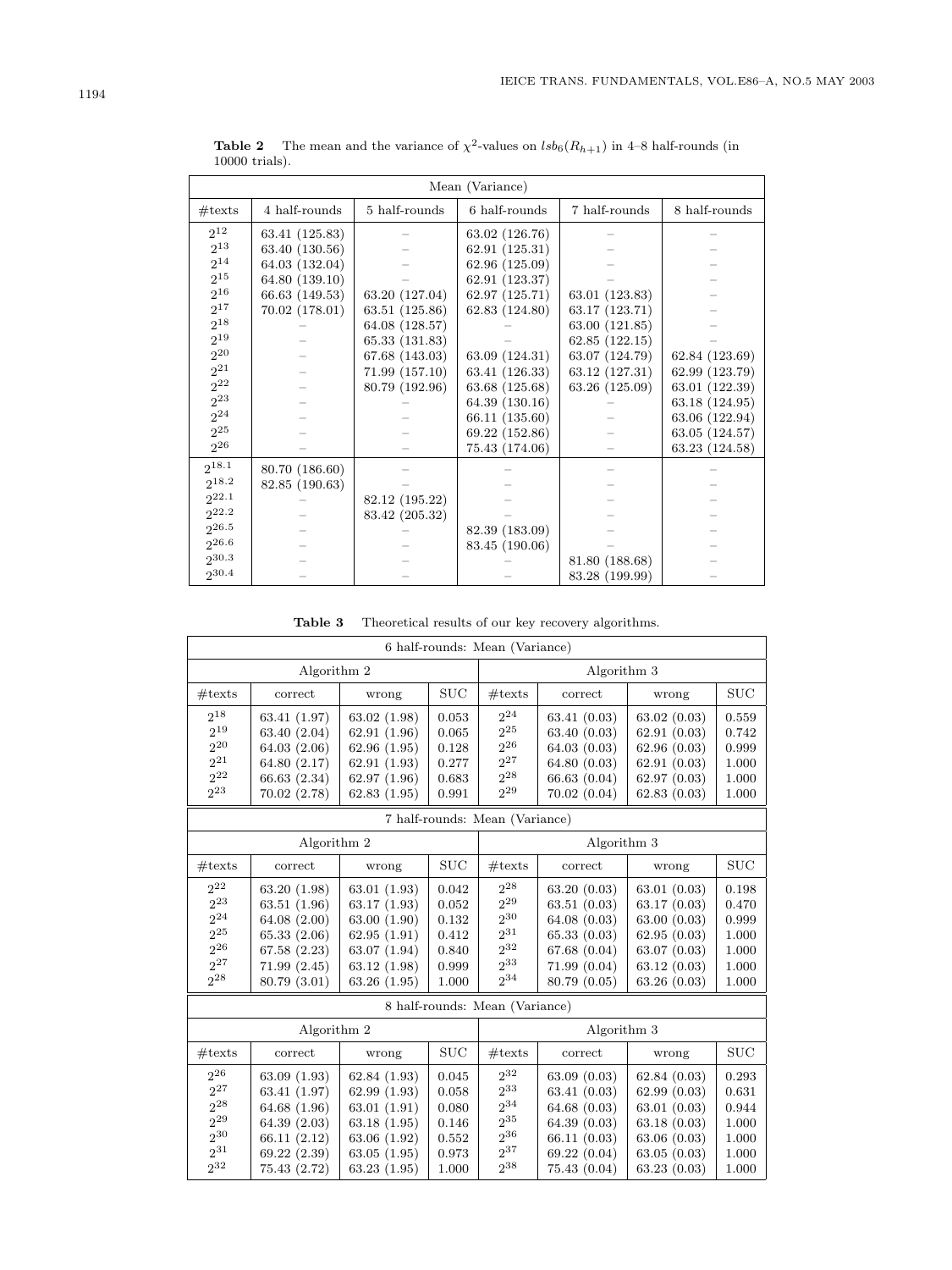|             | 5 half-rounds                                |                      | 6 half-rounds                                       |                      | 7 half-rounds                                |                       | 8 half-rounds                                |                      |
|-------------|----------------------------------------------|----------------------|-----------------------------------------------------|----------------------|----------------------------------------------|-----------------------|----------------------------------------------|----------------------|
|             | $\#\text{texts}$                             | #keys                | $\#\text{texts}$                                    | #keys                | $\#$ texts                                   | #keys                 | $\#\text{texts}$                             | #keys                |
| Algorithm 2 | $2^{16}$<br>$2^{17}$<br>$2^{18}$<br>$2^{19}$ | 13<br>39<br>81<br>99 | 2 <sup>20</sup><br>$2^{21}$<br>$2^{22}$<br>$2^{23}$ | 15<br>36<br>62<br>92 | $2^{24}$<br>$2^{25}$<br>$2^{27}$<br>$2^{28}$ | 14<br>23<br>81<br>100 | $2^{28}$<br>$2^{30}$<br>$2^{31}$<br>$2^{32}$ | 9<br>53<br>89<br>100 |
| Algorithm 3 | $2^{19}$<br>$2^{20}$<br>$2^{21}$<br>$2^{22}$ | 12<br>31<br>89<br>99 | $2^{23}$<br>$2^{24}$<br>$2^{25}$<br>$2^{26}$        | 22<br>54<br>93<br>99 | $2^{27}$<br>$2^{28}$<br>$2^{29}$<br>$2^{30}$ | 21<br>40<br>78<br>99  | $2^{31}$<br>232<br>$2^{33}$<br>234           | 23<br>43<br>76<br>98 |

**Table 4** Implemented results of our proposed key recovery algorithms (in 100 trials).

**Table 5** Implemented results: #plaintexts required for recovering a key with the success probability of 90%, 50%, or 30% (in 100 trials).

|             | $\#half$ -rounds      | 5          |       |      | 8     |
|-------------|-----------------------|------------|-------|------|-------|
| Algorithm 2 | $\#$ texts (90%)      | $2^{18.4}$ | 23.0  | 27.5 | 231.4 |
|             | $\#$ texts (50%)      | 217.4      | 221.6 | 26.0 | 230.0 |
| Algorithm 3 | $\#text{texts}$ (90%) | 221.1      | 24.9  | 29.5 | 933.5 |
|             | $\#$ texts (50%)      | $2^{20.3}$ | 23.9  | 28.5 | 232.4 |
|             | $\#$ texts (30%)      | 219.9      | 23.3  | 27.3 | 231.6 |

the amounts of work necessary to attack RC5-64 with 30 half-rounds in Algorithms 2 and 3 are  $2^{122.58}$  and  $2^{125.58}$ , respectively.

Next we investigate the real cost necessary for the above estimation. By using Lemma 2 and Hypothesis 2, the numbers of plaintexts required for conjecturing the results of the key recovery attacks in  $h$  half-rounds with a success probability of 90%,  $log_2(\#texts)$ , are estimated to

$$
log_2(\#texts) = 4.11h - 7.77
$$
 (Algorithm 2) and  
 $log_2(\#texts) = 4.11h - 10.77$  (Algorithm 3).

Therefore, our theory can estimate the security of RC5- 64 with 30 half-rounds against Algorithms 2 (Algorithm 3) by using  $2^{115.53}$  ( $2^{112.53}$ ) plaintexts with a success probability of 90%. Let us discuss the amount of work. We set one unit of work as one encryption in the same way as the above case. In our estimation, we need one h half-rounds encryption every text and trial, and thus we set the amount of work to  $\#texts \times \#trials$ . The above equation indicates that the amount of work also depends on the number of trials. In our distinguishing algorithms, we set  $#trials$  to  $10<sup>4</sup>$  to obtain more precise results. However, in fact,  $10^3$  trails are enough to compute the theoretical results. Here, we estimate the amount of work by setting  $\# trials$  to  $10^3$ . Thus the amounts of work necessary to obtain the above estimation in Algorithms 2 and 3 are  $2^{125.50}$  and  $2^{122.50}$ . respectively.

## **4. Comparison of Experimental Results and Theoretical Results**

This section shows the experimental results of RC5- 64 against Algorithms 2 and 3 and compares it to the estimation by Theorem 4.

#### 4.1 Experimental Results of Algorithms 2 and 3

In our experiments, all plaintexts are generated by using M-sequence. For example, Algorithms 2 and 3 use 122-bit and 128-bit random numbers generated by Msequence, whose primitive polynomials of M-sequence are  $x^{122} + x^{108} + x^8 + x + 1$  and  $x^{128} + x^7 + x^2 + x + 1$ , respectively. The platform is IBM RS/6000 SP (PPC  $604e/332 MHz \times 256$ ) with memory of 32 GB.

Table 4 shows the experimental results among 100 trials for RC5-64 with 5–8 half-rounds. More detailed experimental results are shown in Table 5. In Algorithm 2, the number of plaintexts required for recovering a key in RC5-64 with  $h$  half-rounds with a success probability of 90% or 50%,  $log_2(\#texts)$ , is estimated to

$$
log_2(\#text) = 4.35h - 3.20 (90\%) or
$$
  

$$
log_2(\#text) = 4.22h - 3.68 (50\%).
$$

respectively by using the least squares method.

In Algorithm 3, the number of plaintexts required for recovering a key in RC5-64 with  $h$  half-rounds with a success probability of 90%, 50%, or 30%,  $log_2(\#text)$ , is estimated to

$$
log_2(\#text) = 4.18h + 0.08 (90\%),
$$
  
\n
$$
log_2(\#text) = 4.09h - 0.31 (50\%),
$$
 or  
\n
$$
log_2(\#text) = 3.91h + 0.11 (30\%),
$$

respectively by using the least squares method. By using above linear equations, we estimate the required numbers of plaintexts for the higher round of RC5-64 shown in Table 6.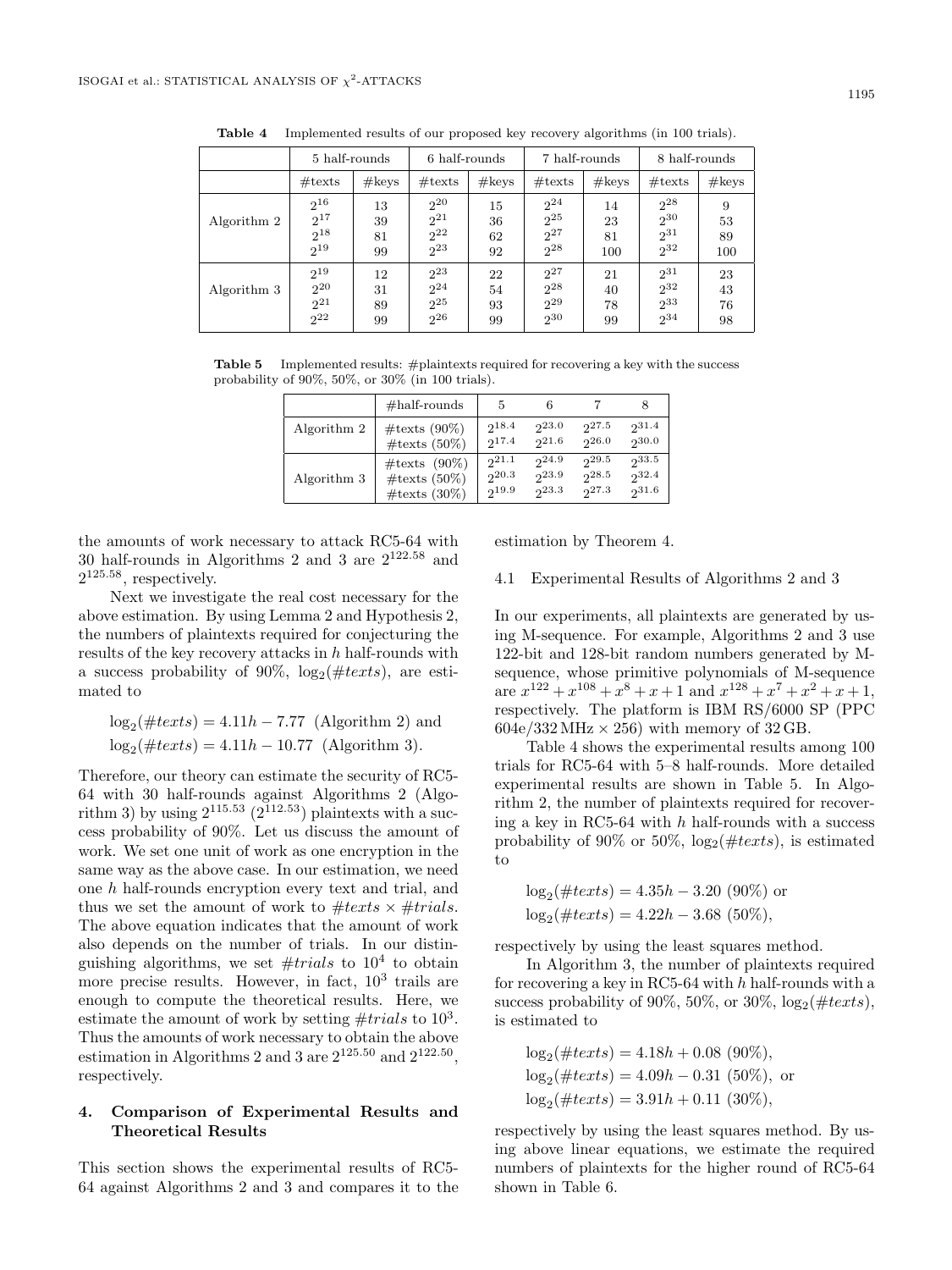|             | $\sigma$ , $\sigma$ , $\sigma$ , $\sigma$ , $\sigma$ , $\sigma$ , $\sigma$ , $\sigma$ , $\sigma$ , $\sigma$ , $\sigma$ , $\sigma$ , $\sigma$ , $\sigma$ , $\sigma$ , $\sigma$ , $\sigma$ , $\sigma$ , $\sigma$ , $\sigma$ , $\sigma$ , $\sigma$ , $\sigma$ , $\sigma$ , $\sigma$ , $\sigma$ , $\sigma$ , $\sigma$ , $\sigma$ , $\sigma$ , $\sigma$ , $\sigma$ , $\sigma$ , $\sigma$ , $\sigma$ , $\sigma$ , $\sigma$ , |                         |                         |                         |                            |                            |                            |        |        |  |
|-------------|------------------------------------------------------------------------------------------------------------------------------------------------------------------------------------------------------------------------------------------------------------------------------------------------------------------------------------------------------------------------------------------------------------------------|-------------------------|-------------------------|-------------------------|----------------------------|----------------------------|----------------------------|--------|--------|--|
|             |                                                                                                                                                                                                                                                                                                                                                                                                                        |                         | $\#half-rounds$         |                         |                            |                            |                            |        |        |  |
|             | linear equation                                                                                                                                                                                                                                                                                                                                                                                                        | 4                       | 6                       | 8                       | 28                         | 29                         | 30                         | 31     | 32     |  |
| Algorithm 2 | $4.35h - 3.20(90\%)$<br>$4.22h - 3.68$ (50%)                                                                                                                                                                                                                                                                                                                                                                           | 14.20<br>13.20          | 22.90<br>21.64          | 31.60<br>30.08          | 118.60<br>114.48           | 118.70                     |                            |        |        |  |
| Algorithm 3 | $4.18h + 0.08$ (90%)<br>$4.09h - 0.31(50\%)$<br>$3.91h + 0.11$ (30%)                                                                                                                                                                                                                                                                                                                                                   | 16.80<br>16.05<br>15.75 | 25.16<br>24.23<br>23.57 | 33.52<br>32.41<br>31.39 | 117.12<br>114.21<br>109.59 | 121.30<br>118.30<br>113.50 | 125.48<br>122.39<br>117.41 | 121.32 | 125.23 |  |

**Table 6** #plaintexts required for recovering a key with the success probability of 90%. 50%, or 30% (from implemented results).

**Table 7** Comparison of the implemented results and the theoretical results with the success probability of 90%.

|                     |                         | Algorithm 2 |                    |                  |                    | Algorithm 3        |          |
|---------------------|-------------------------|-------------|--------------------|------------------|--------------------|--------------------|----------|
|                     | $\#\text{texts}$        | work        | $\#half$ -rounds   | $\#\text{texts}$ | work               | $\#half-rounds$    |          |
| Implemented results |                         | 2118.60     | 2119.70            | 28               | 2125.48            | 2126.53            | 30       |
| Theoretical results | Estimation<br>Real cost |             | 2122.58<br>2125.50 | 30<br>30         | 2124.53<br>2112.53 | 2125.58<br>2122.50 | 30<br>30 |

We investigate the amount of work. In the same way as Sect. 3.5, we set one unit of work as one encryption. By substituting the numbers of available plaintexts,  $2^{122}$  and  $2^{128}$ , Algorithms 2 and 3 can analyze RC5-64 with 28 and 30 half-rounds by using  $2^{118.60}$ and  $2^{125.48}$  plaintexts with a success probability of  $90\%$ , respectively. For each plaintext both Algorithms encrypt a plaintext, and decrypt a ciphertext by 1 halfround with each candidate key. Therefore, we set the amount of work to  $\#text{}{exts} \times (1 + 1/h \times 2^5)$ . Thus the amounts of work necessary to attack RC5-64 with 28 and 30 half-rounds in Algorithms 2 and 3 are  $2^{119.70}$ and  $2^{126.53}$ , respectively. Additionally, by using  $2^{125.23}$ plaintexts with a success probability of 30%, RC5-64 with 32 half-rounds can be analyzed faster than exhaustive key search.

### 4.2 Comparison

We compare the above implemented results with the theoretical results in Sect. 3 from the points of view of the cost, the number of plaintexts and the amount of work. As for the implemented results, Table 7 shows each cost necessary to recover a key of RC5-64 with the success probability of 90% in Algorithms 2 and 3. These are obtained by using implemented results in Table 6. As for the theoretical results, Table 7 shows each cost from the following two points of view: One is the estimation of the cost necessary to implement the key recovery attack with the success probability of 90%. The other is the real cost necessary to obtain the estimation. Table 7 indicates that our theory can estimate the security of key recovery attack well. We see that our theory reduces the number of plaintexts necessary for estimation. Furthermore, in Algorithm 3, we can reduce the amount of work necessary to evaluate the security of RC5-64 by using the proposed statistical method.

## **5. Further Discussion**

In this section, we investigate the difference between Algorithms 2 and 3 from the statistical point of view. In our case, Algorithm 3 can recover a key better than Algorithm 2. As for the mean of  $\chi^2$ -values, Algorithm 3 requires  $2<sup>6</sup>$  times as many texts as Algorithm 2 to get the same  $\chi^2$ -value. On the other hand, the variance of Algorithm 3 is about 1/64 of that of Algorithm 2. This reflects the statistical facts: Algorithm 2 measures the  $\chi^2$ -value for each of  $lsb_6(L_{h+1})$ . Algorithm 3 measures the  $\chi^2$ -value for each  $lsb_6(R_0)$  and  $lsb_6(L_{h+1})$ . By using Lemma 3 and Hypothesis 3, the variance of Algorithm 3 is about 1/64 of that of Algorithm 2. As we noted two factors in Sect. 3, the low variance is necessary to single out a correct key. Furthermore, the numbers of available plaintexts in Algorithms 2 and 3 are  $2^{122}$ and  $2^{128}$ , respectively, and thus Algorithm 3 can use  $2<sup>6</sup>$  times as many texts as Algorithm 2. As a result, Algorithm 3 is more efficient than Algorithm 2. Note that it is coincident with the results introduced by our theorem in Sect. 3.

#### **6. Conclusion**

In this paper, we have proved a theory to evaluate the security against the key recovery attacks by using the results of the distinguishing attack. Here, we have also proposed two key recovery algorithms against RC5-64. Algorithm 3 can analyze RC5-64 with  $h$  half-rounds by using  $2^{4.18h+0.08}$  and  $2^{3.91h+0.11}$  plaintexts with the success probabilities of 90% and 30%, respectively. Therefore, Algorithm 3 can analyze RC5-64 with 30 and 32 half-rounds by using  $2^{125.48}$  and  $2^{125.23}$  plaintexts, respectively. By comparing the implemented results with